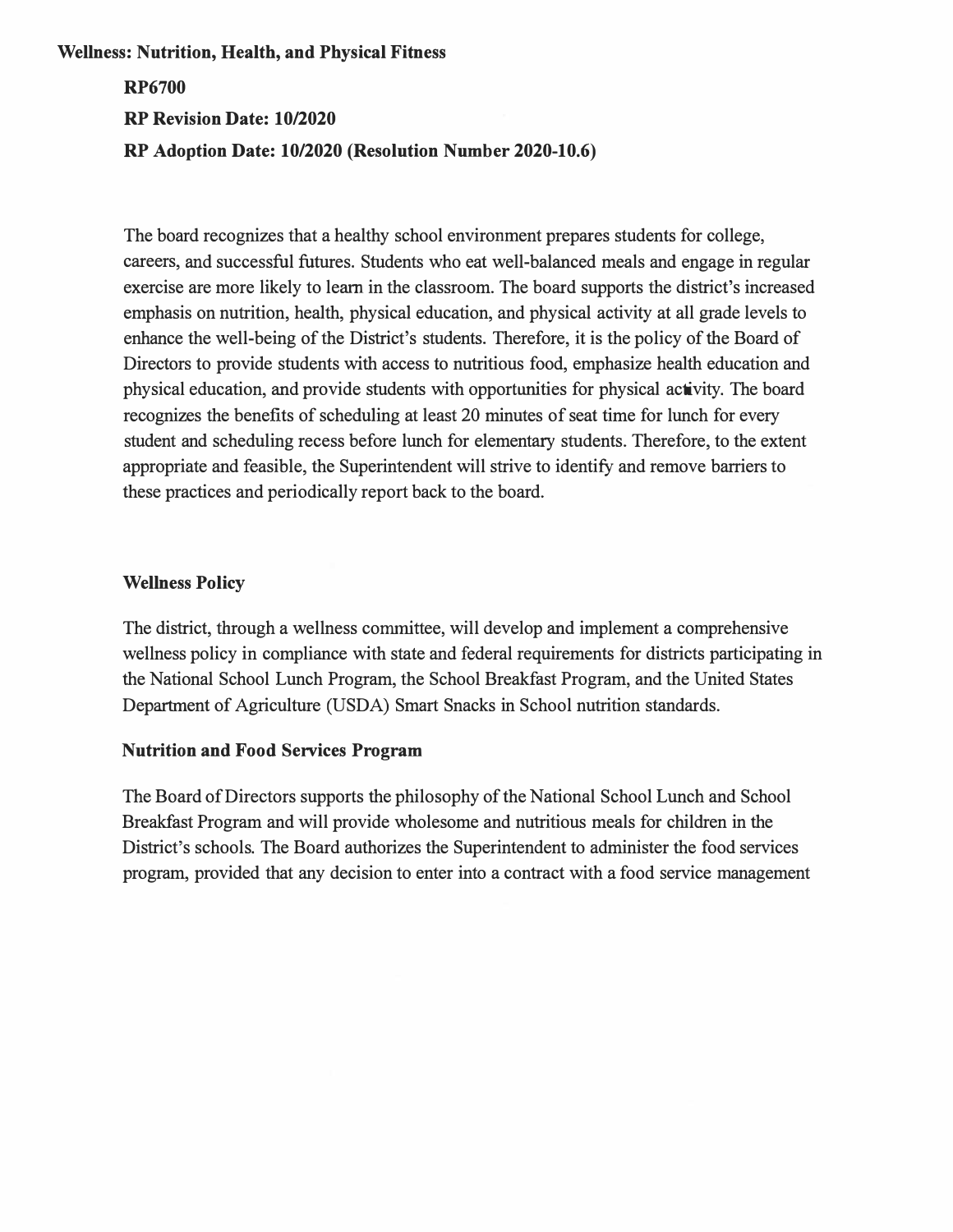company will require the approval of the Board. Expenditures for food supplies shall not exceed the estimated revenues.

The Superintendent is responsible for:

- Annually distributing meal applications and determining eligibility for school meals;
- Protecting the identity of students eligible for free and reduced-price meals;
- Ensuring meals meet USDA meal pattern requirements;
- Ensuring meal periods are in compliance with USDA regulations;
- Establishing a Food Safety Plan;
- Determining meal prices and submitting them to the board for approval annually;
- Using the full entitlement of USDA Foods;
- Maintaining a nonprofit school food service account;
- Ensuring all revenues are used solely for the school meal program;
- Establishing a meal charge policy;
- Accommodating children with special dietary needs;
- Ensuring compliance with USDA nondiscrimination policies;
- Following proper procurement procedures; and
- Ensuring compliance with the Smart Snacks in School standards.

# **Health and Physical Education Program**

The District's K-12 health and physical education programs will be aligned with the Washington State Health and Physical Education K-12 Learning Standards and will include, but not be limited to, the development of knowledge and skills to be physically active, eat nutritiously, access reliable health information and services, communicate effectively, and set health-enhancing goals.

The District will ensure that the following requirements are met:

- All students in grades one through eight receive an average of one hundred instructional minutes per week of physical education per year.
- Any student who is excused from participation on account of physical disability, employment, religious belief, participation in directed athletics or military science and tactics, or for other good cause will be required to demonstrate proficiency/competency in the knowledge portion of the fitness requirement, in accordance with District policy.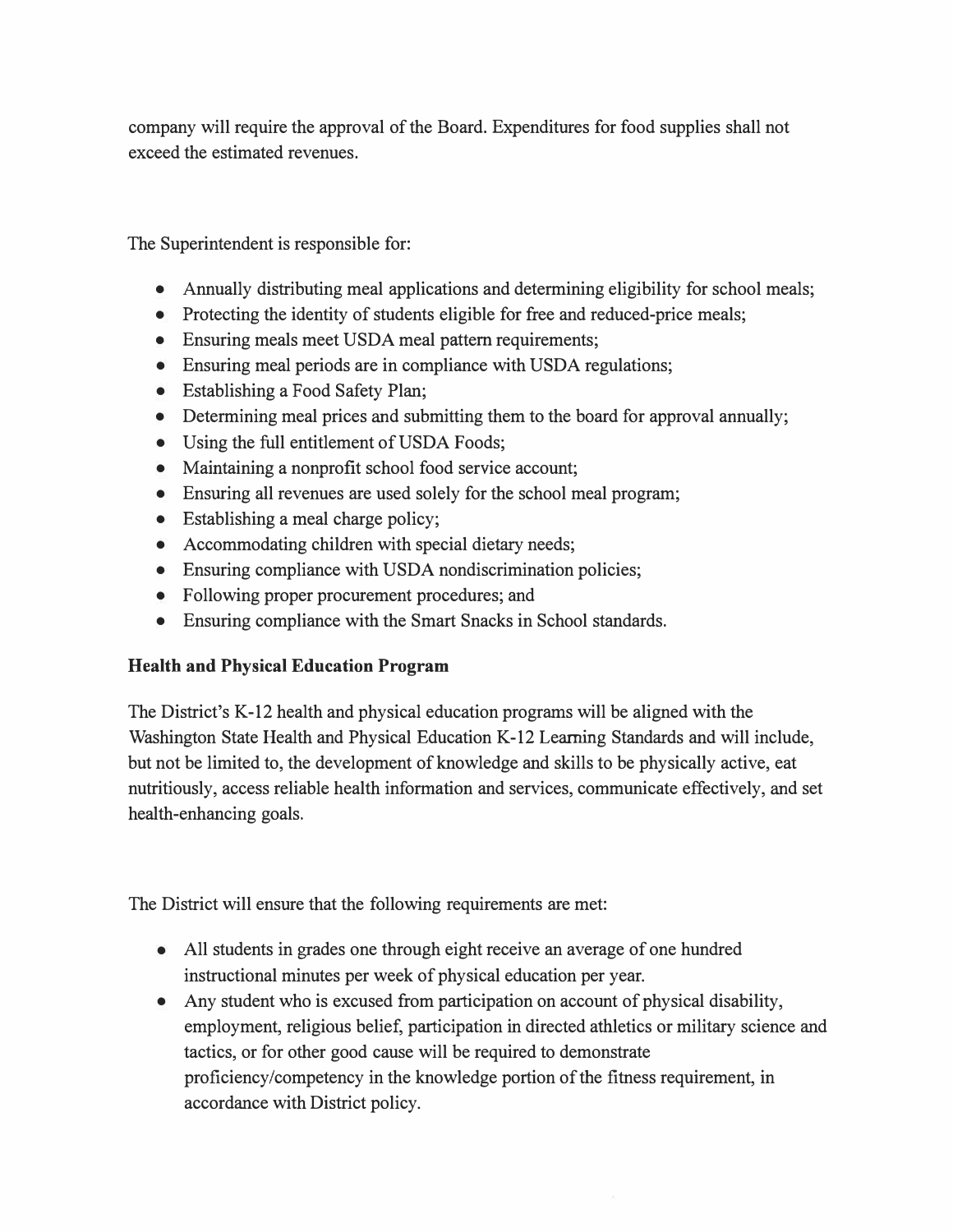- All students have equal and equitable opportunities for health and physical education.
- All students, from kindergarten through grade 12, will participate in a quality, standards-based health and physical education program.
- OSPI developed assessments or other strategies will be used in health and physical education, formerly known as classroom-based assessments (CBAs).

Additionally, school districts must conduct an annual review of their PE programs. The review must consist of numerous provisions, including:

- The number of individual students completing a PE class during the school year;
- The average number of minutes per week of PE received by students in grades 1 through 8, expressed in appropriate reporting ranges;
- The number of students granted waivers (excused from participation) from PE requirements;
- An indication of whether all PE classes are taught by instructors who possess a valid health and fitness endorsement;
- The PE class sizes, expressed in appropriate reporting ranges;
- An indication of whether, as a matter of policy or procedure, the district routinely modifies and adapts its PE curriculum for students with disabilities; and
- An indication of whether the district routinely excludes students from PE classes for disciplinary reasons.

As a best practice and subject to available funding, the district will strive to ensure:

- Students will be moderately to vigorously active for at least 50% of class time during most or all physical education class sessions.
- All schools will have certificated physical education teachers providing instruction.
- All schools will have appropriate class sizes, facilities, equipment, and supplies needed to deliver quality health and physical education consistent with state standards.
- All physical education teachers will be encouraged to participate in professional development in physical education at least once a year.

# **Physical Activity**

Physical education class is not to be used or withheld as punishment for any reason. All schools, as a best practice and subject to available funding, will participate in a multi-component approach by which schools use all opportunities for students to be physically active, such as the Comprehensive School Physical Activity Program (CSPAP)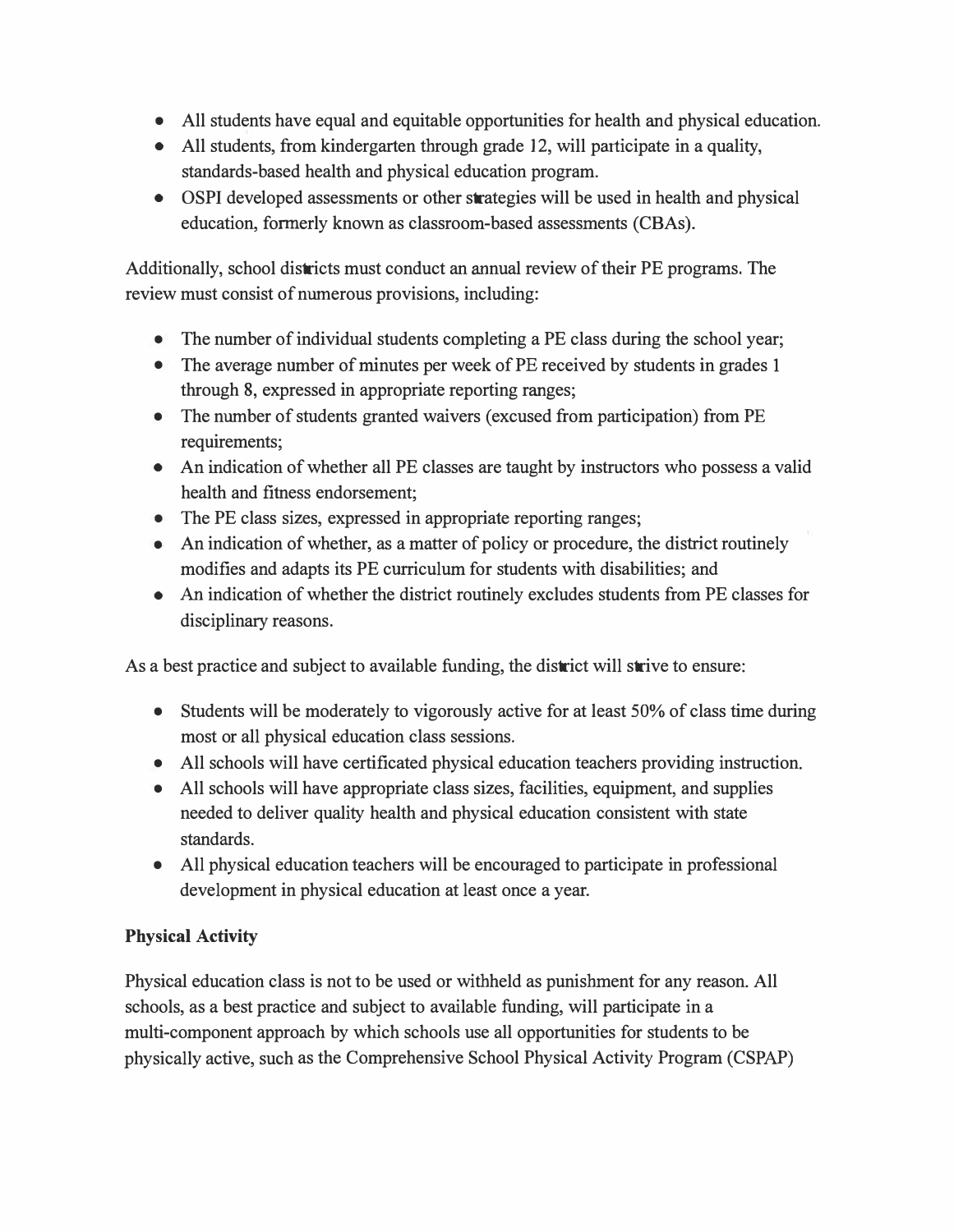recommended by the Centers for Disease Control and Prevention, and will provide the following:

- Quality physical education;
- Physical activity during the school day (brain boosters/energizers);
- Physical activity before and after school;
- Recess (which will not be used or withheld as punishment for any reason);
- Family and community engagement;
- Staff wellness and health promotion;
- Active transportation; and
- School district facilities.

## Legal References

RCW 28A.210.365 Food choice. physical activity. childhood fitness — Minimum standards — District waiver or exemption policy.

RCW 28A.230.040 Physical Education- Grades 1-8

RCW 28A.230.050 Physical Education in High Schools

<u>RCW 28A.230.095</u> Essential academic learning requirements and assessments — Verification reports.

RCW 28A.235.120 Meal Programs - Establishment and Operation - Personnel -Agreements

RCW 28A.235.130 Milk for children at school expense

RCW 28A.235.140 School breakfast programs

RCW 28A. 235.145 School breakfast and lunch programs-Use of state funds

RCW 28A. 235.150 School breakfast and lunch programs-Grants to increase participation-Increased state support

RCW 28A.235.160 Requirements to implement school breakfast. lunch and summer food service programs - Exemptions

RCW 28A.235.170 Washington grown fresh fruit and vegetable grant program

 $RCW 28A.623.020$  Nonprofit program for elderly — Authorized — Restrictions

RCW 69.04 Intrastate Commerce in Food. Drugs and Cosmetics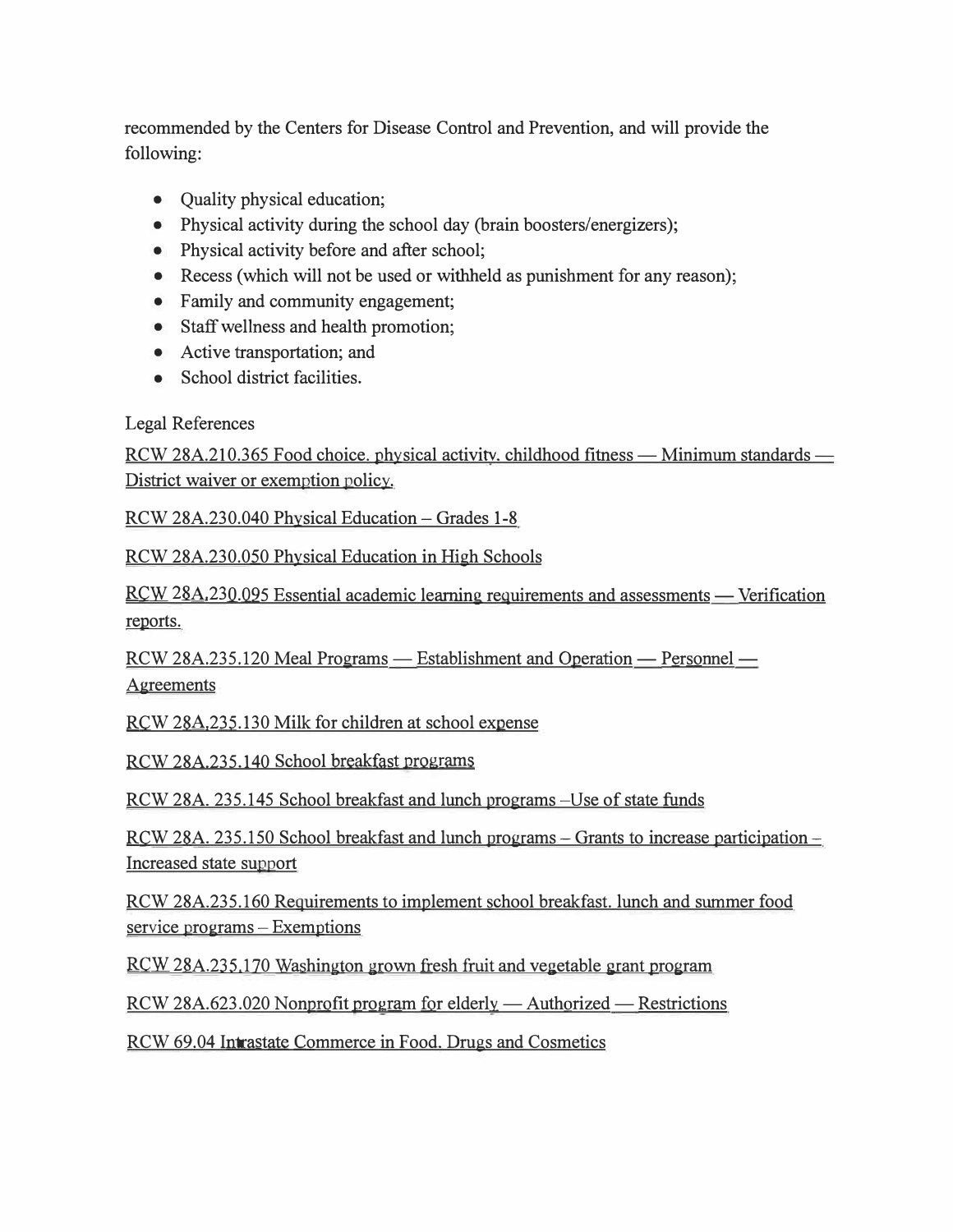RCW 69.06.010 Food and beverage service worker's permit - Filing, duration - Minimum training requirements

RCW 69.06.020 Permit exclusive and valid throughout state — Fee

 $RCW$  69.06.030 Diseased persons — May not work — Employer may not hire

RCW 69.06.050 Permit to be secured within fourteen days from time of employment.

RCW 69.06.070 Limited duty permit

WAC 180-51-068 State subject and credit requirements for high school graduation—Students entering the ninth grade on or after July 1, 2015.

WAC 392-157-125 Time for meals

WAC 392-410-135 Physical Education – Grade school and high school requirement.

WAC 392-410-136 Physical Education Requirement-Excuse

2 CFR Part 200 - Procurement

7 CFR. Parts 210 and 220

7 CFR, Part 245.5

Cross References

2150 - Co-Curricular Program

2151 - Interscholastic Activities

2161 - Special Education and Related Services for Eligible Students

2162 - Education of Students With Disabilities Under Section 504 of the Rehabilitation Act of 1973

2410 - High School Graduation Requirements

3 210 - Nondiscrimination

3422 - Student Sports - Concussion. Head Injury and Sudden Cardiac Arrest

4260 - Use of School Facilities

Management Resources

2018 - May Policy Issue

 $2017$  - July Issue

2017 - April Issue

Comprehensive School Physical Activity Program